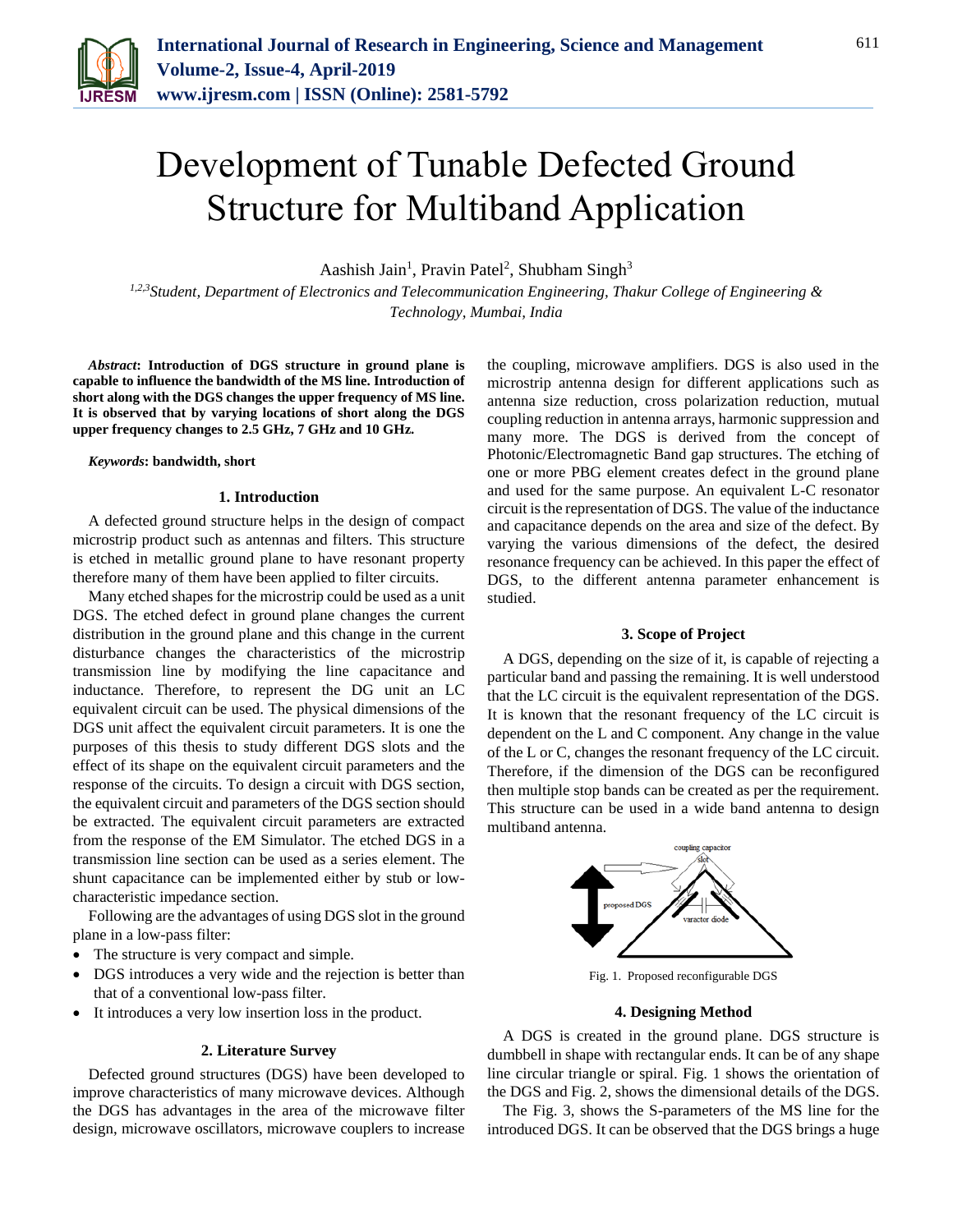

change in the behaviour of the line. The MS line still behaves like low pass filter but the upper frequency is much less than 10 GHz. It can be observed that the upper frequency is not more than 2.45 GHz with insertion loss less than -3 dB. As the frequency increases the insertion loss increases and the deflection coefficient degrades and is much less than -10 dB.





Fig. 3. Dimensional details of DGS



It is found in literature that a DGS is introduced with a varactor diode and the electrical property of the DGS is changed to change the characteristics of the MS line and a single line with single DGS can be used for various frequencies. We are proposing a different approach of using PIN diode at different locations of the DGS and by turning ON and OFF the diodes different bands can be generated.



Fig. 5. Location of the Short along DGS

PIN diode is realized with the help of short and open as shown in figure. Figure 3 shows the location and dimension of the DGS with a diode in ON state. If the diode is ON then it behaves like a short circuit therefore that it is realized with the help of short circuit. The width of the height of the short is 0.5 mm and is at a height of 1 mm from the lower end of DGS as shown in Fig. 3.

The Fig. 4 shows impact of short introduced in DGS. It can be observed that the upper frequency of MS line is now shifted to 7 GHz. Now the MS line still behaves as LPF with upper frequency of 7 GHz. This upper frequency is larger than band of the MS line with DGS not having a short.



The Fig. 5 shows the new location of short which is 1.5 mm above DGS.



Fig. 7. Location of the Short along DGS and at a height of 1.5 mm

The Fig. 6 shows the impact of new location of short along DGS. It can be observed that the upper frequency is shifted to 10 GHz. Insertion loss is better than -3 dB. Therefore, MS line is still a LPF with upper frequency of 10 GHz.



Short circuit is shifted to new location. The short is shifted to 2.5 mm above DGS line. This is shown in Fig. 7.

The Fig. 9 shows that the impact of shift in short at a height of 2.5 mm from DGS. It can be observed that the upper frequency is more than 10 GHz.